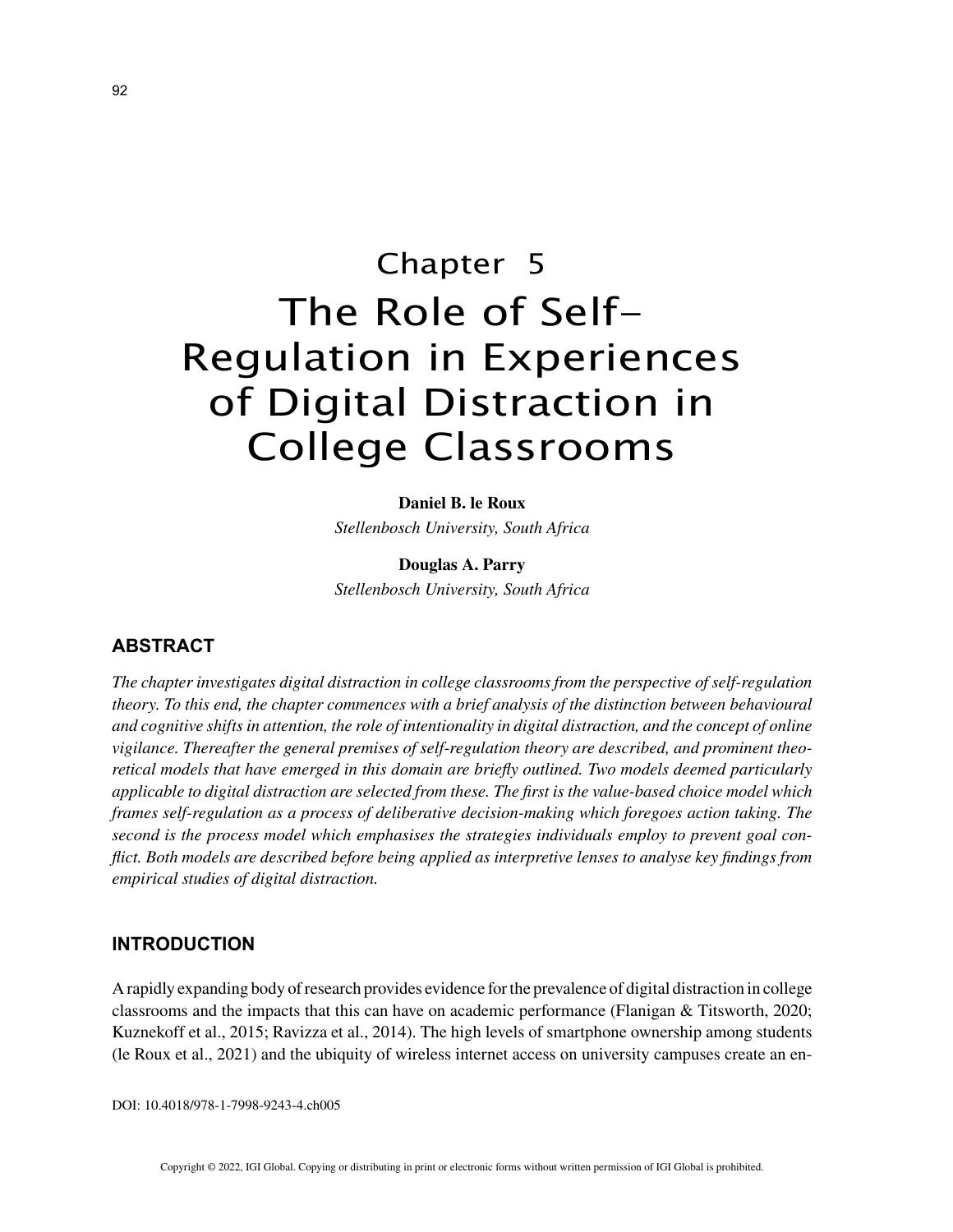#### *The Role of Self-Regulation in Experiences of Digital Distraction in College Classrooms*

vironment characterised by permanent online connectedness. For instructors, the challenge of keeping students engaged in academic material for the duration of their lectures is perceived as a "never-ending battle" (Aagaard, 2015) against the allures offered by an ever-expanding range of online media platforms.

Despite the prevalence of digital distraction in college classrooms, studies have indicated that some students are able to manage this challenge effectively and keep their attention focused on academic material during lectures (le Roux & Parry, 2021; Ragan et al., 2014; Ravizza et al., 2017). While teaching style and the nature of the material presented play important roles in student engagement (Flanigan & Babchuk, 2020; Parry et al., 2020b), students' goals, abilities, and approaches to academic work are also central to their attention management efforts in the classroom. One line of investigation which has received attention from scholars in this domain concerns the notion of *self-regulation* — the processes involved in striving towards a desired goal by monitoring thoughts and behaviour and, if these are incongruent with the goal, taking actions to support alignment (Inzlicht et al., 2020). Students' abilities to effectively manage digital distraction, accordingly, have been framed as resulting from their successful self-regulation of the urge to engage in media use activities when they should be concentrating on their academic work.

While this is an emerging line of enquiry which has only been investigated in a small collection of studies, the present chapter aims to integrate their findings by systematically exploring the dynamics which underlie media use self-regulation among college students. To achieve this aim three theoretical perspectives are adopted, each of which provides an important and unique vantage point from which the antecedents, processes and effects of digital distraction can be examined. The first perspective, *online vigilance*, addresses the way the current generation of students experience a high level of psychological connectedness to their online spheres even when they are not engaging with digital media. The second perspective—the *value-based choice model of self-control*—provides insight into the manner in which students weigh various factors before they decide to engage with online media in academic settings like classes or study sessions. Finally, the *process model of self-control* is used to investigate the range of strategies that students can use to manage digital distraction.

While emphasis falls on classroom settings specifically, the self-regulation of media use has also been shown to play an important role in students' personal study settings (le Roux & Parry, 2021). Accordingly, many of the arguments outlined in the chapter apply across these two settings and examples from both are provided. The chapter commences with a brief discussion of the behavioural and cognitive dimensions of digital distraction with reference to the notion of online vigilance. Thereafter a general introduction to theories of self-regulation is provided, before more detailed analyses of the two aforementioned models in relation to digital distraction in college classrooms are presented.

## **CONCEPTUALISING DIGITAL DISTRACTION**

Before considering digital distraction in relation to self-regulation theory, it is important to provide a clear conceptualisation of the phenomenon. Two aspects of digital distraction, in particular, require elaboration. The first concerns the distinction between behavioural and attentional (or cognitive) shifting, while the second concerns the degree of intentionality or deliberateness associated with instances of digital distraction. The sections which follow outline key arguments relevant to these two aspects.